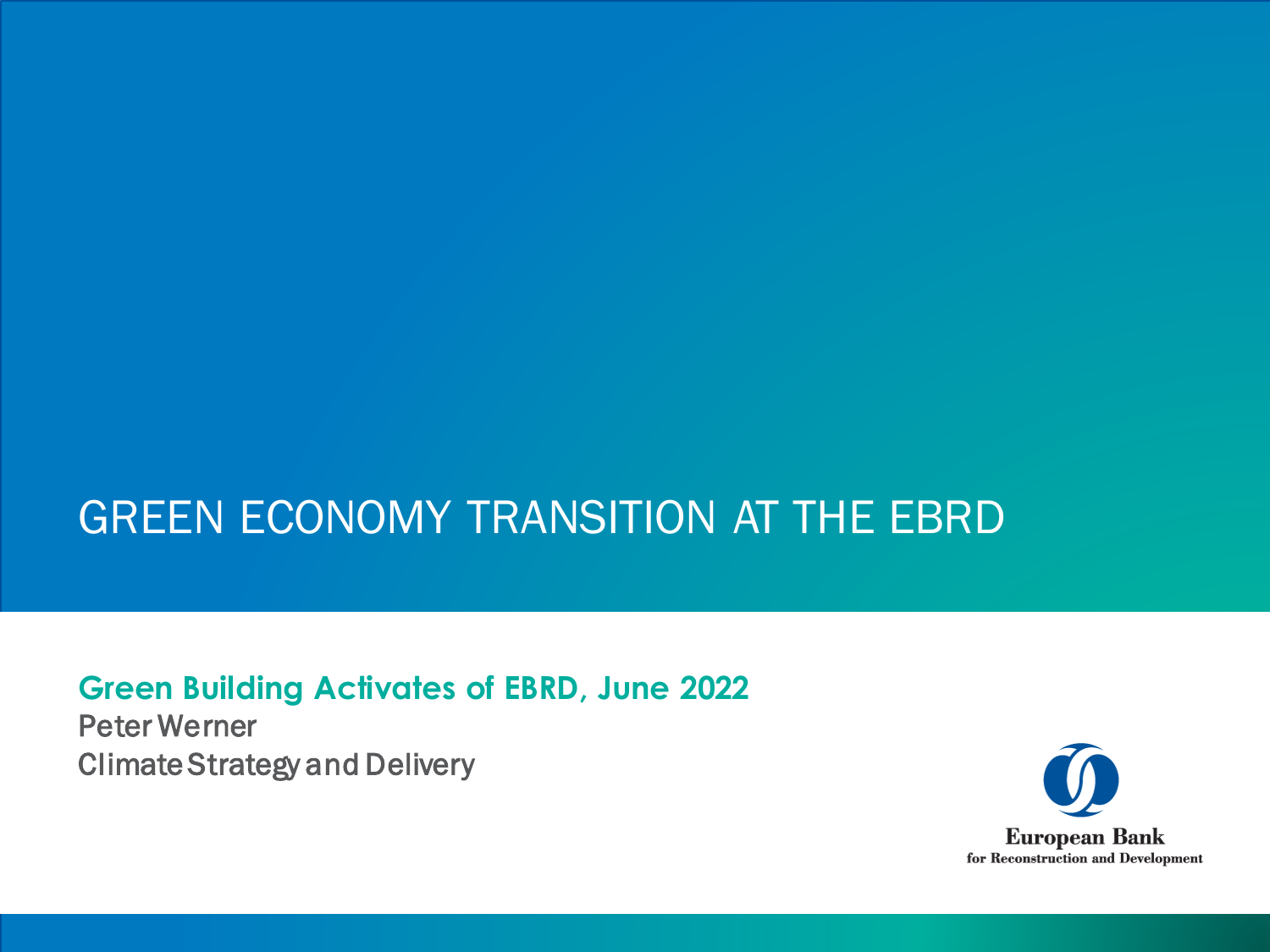# What is the EBRD

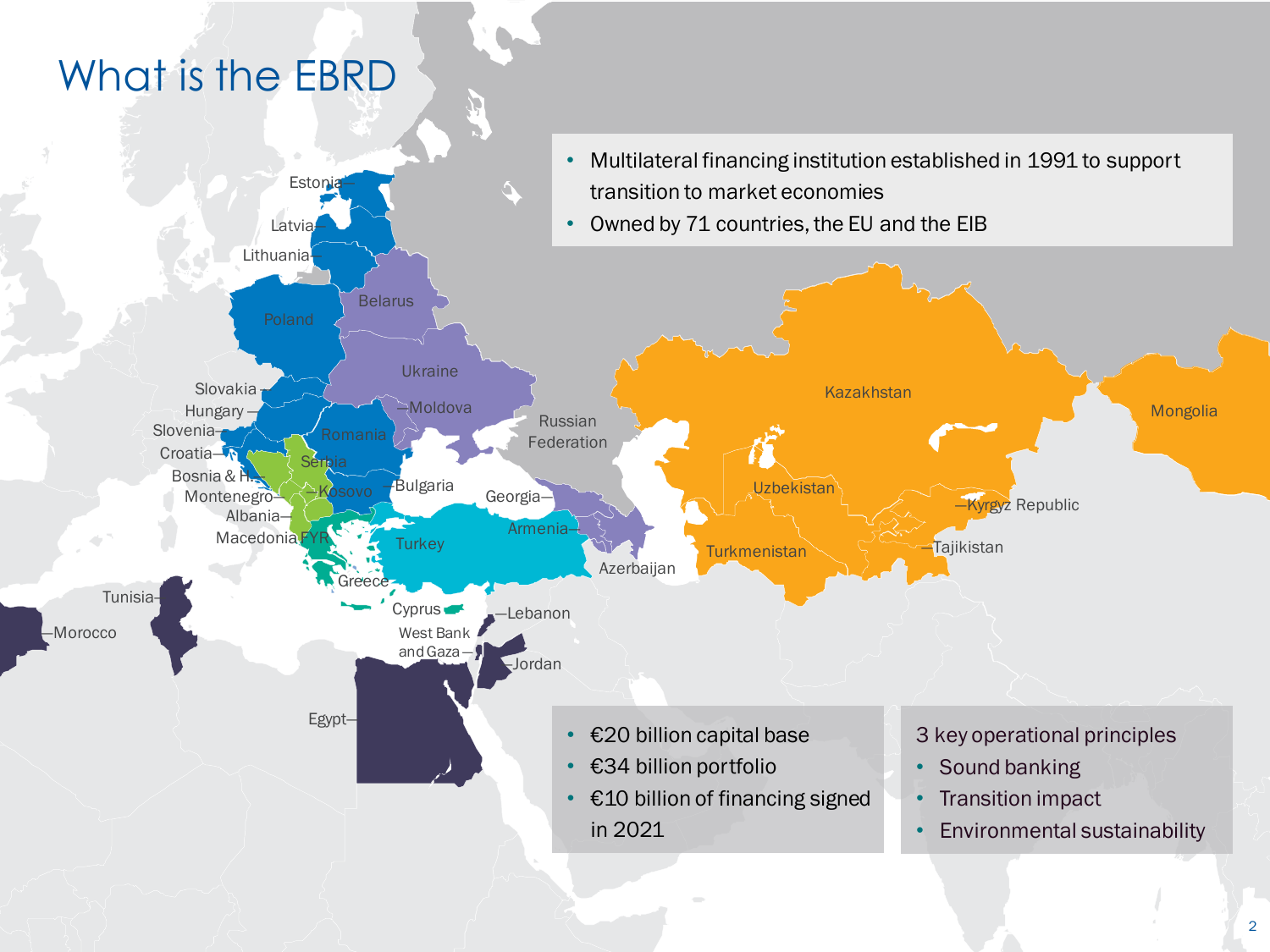## FINANCING GREEN INVESTMENTS AT EBRD



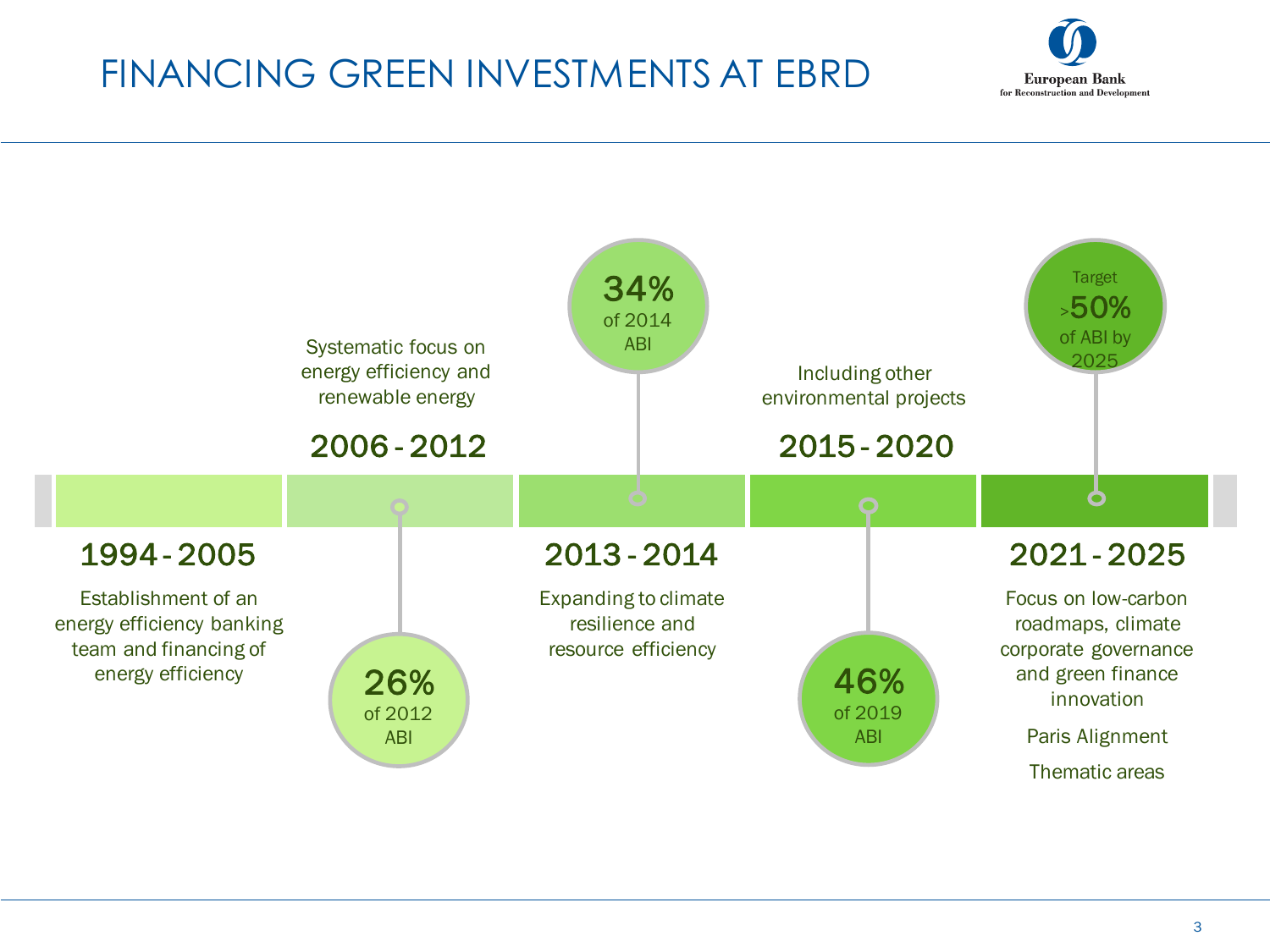### Green Economy Financing Results 2006 – April 2022



FINANCED **2,400+** green projects

**€ 43 billion** 

of green financing commitments

REDUCED **113 million**

tonnes of  $CO<sub>2</sub>/year$ **4448 million**

m<sup>3</sup> water /year **3.58 million**

tonnes of material

GREEN BUILDINGS **≈400**

building projects **€ 5 billion** 

> of green financing commitments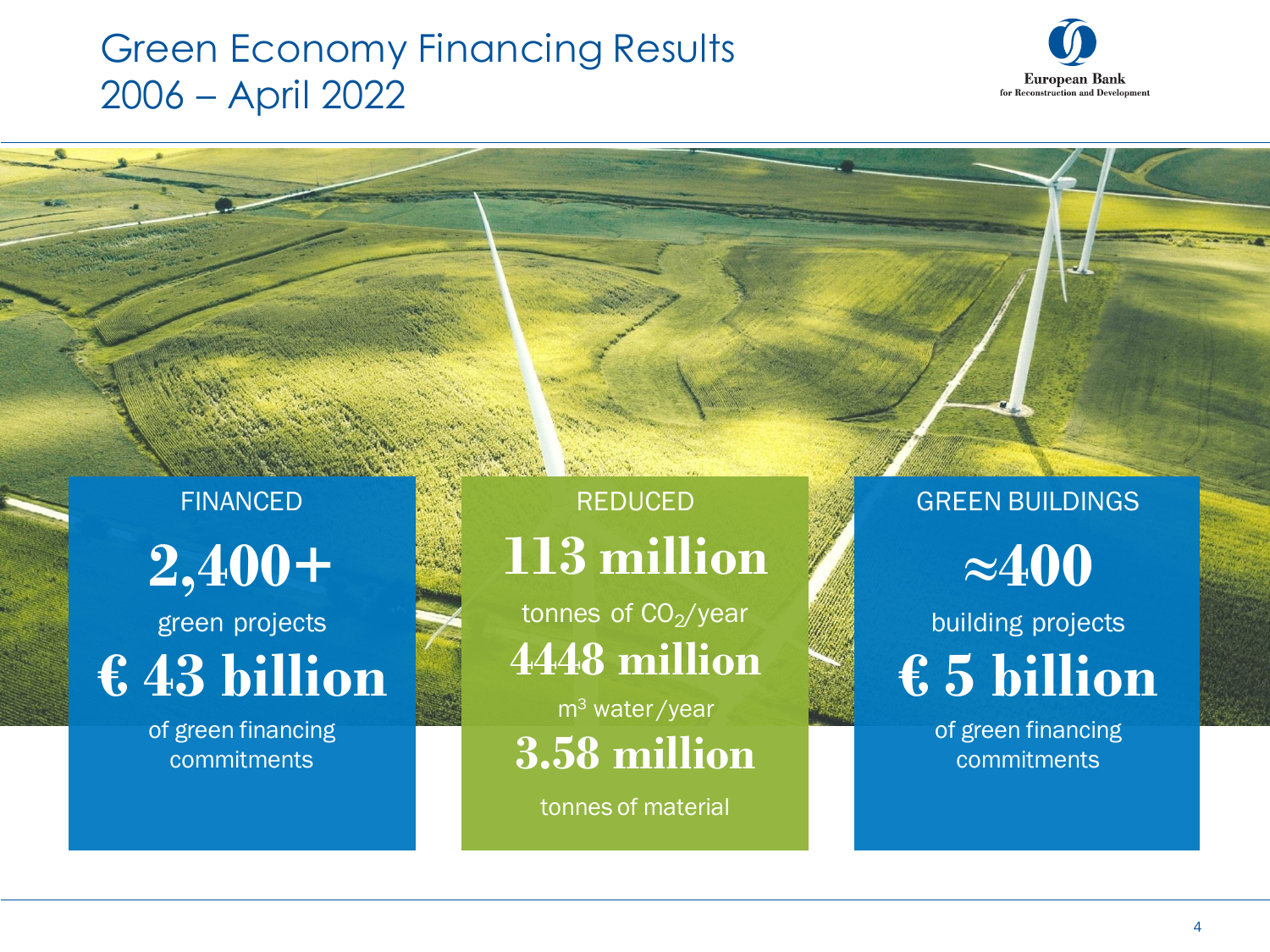### The EBRD business model



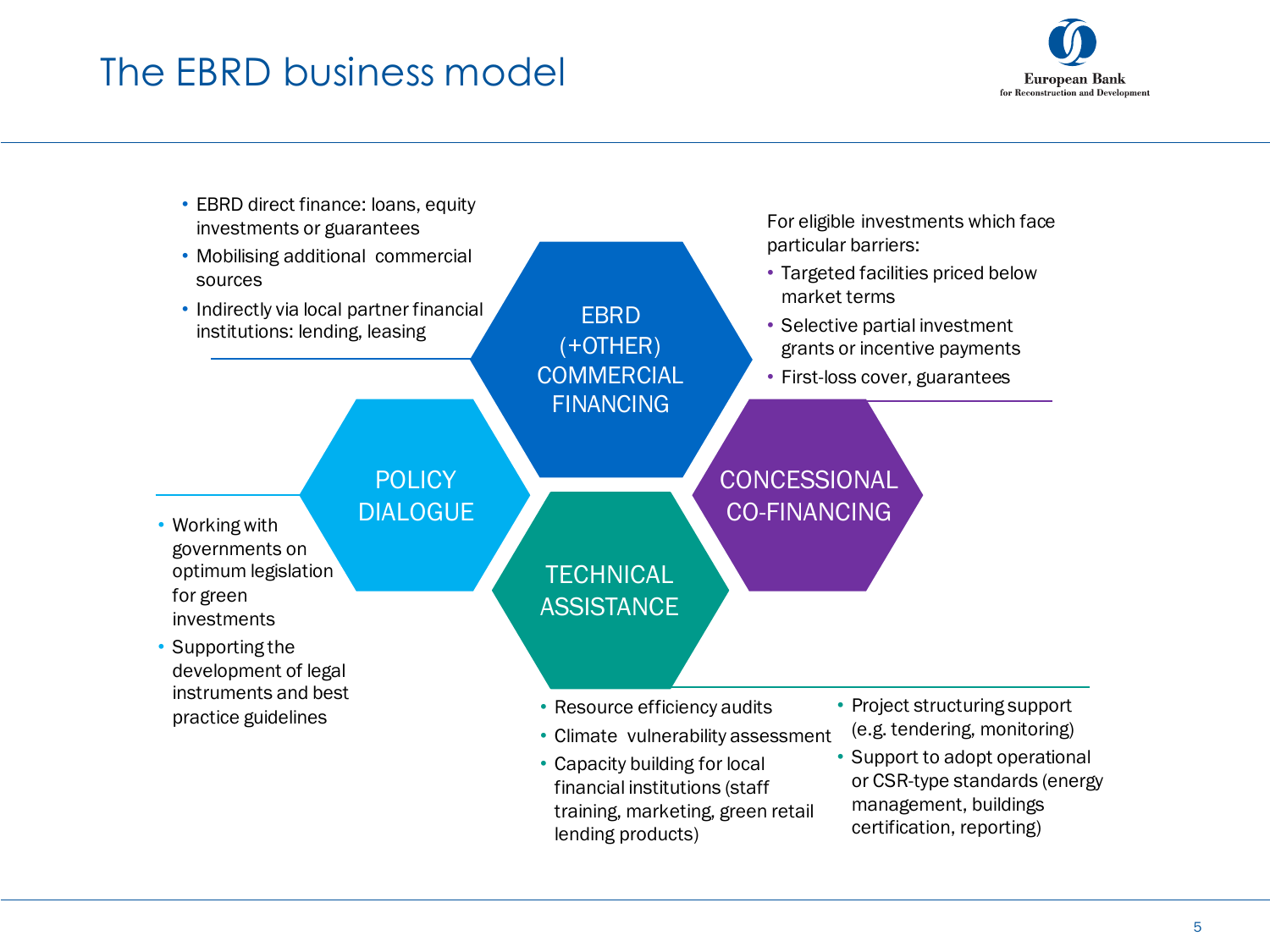



- $\triangleright$  Dedicated credit lines (Financing Facilities) through local financial intermediaries *(any buildings)*
- ➢ Larger scale PPP framework programs *(greenfield and brownfield public buildings)*
- ➢ Sustainable property funds *(commercial and private residential buildings)*
- ➢ Sustainable retail *(commercial buildings)*
- ➢ Structured financing: EPC/ ESCOs/ Forfaiting *(residential, public buildings)*
- ➢ Labelled green property bonds *(commercial/public buildings)*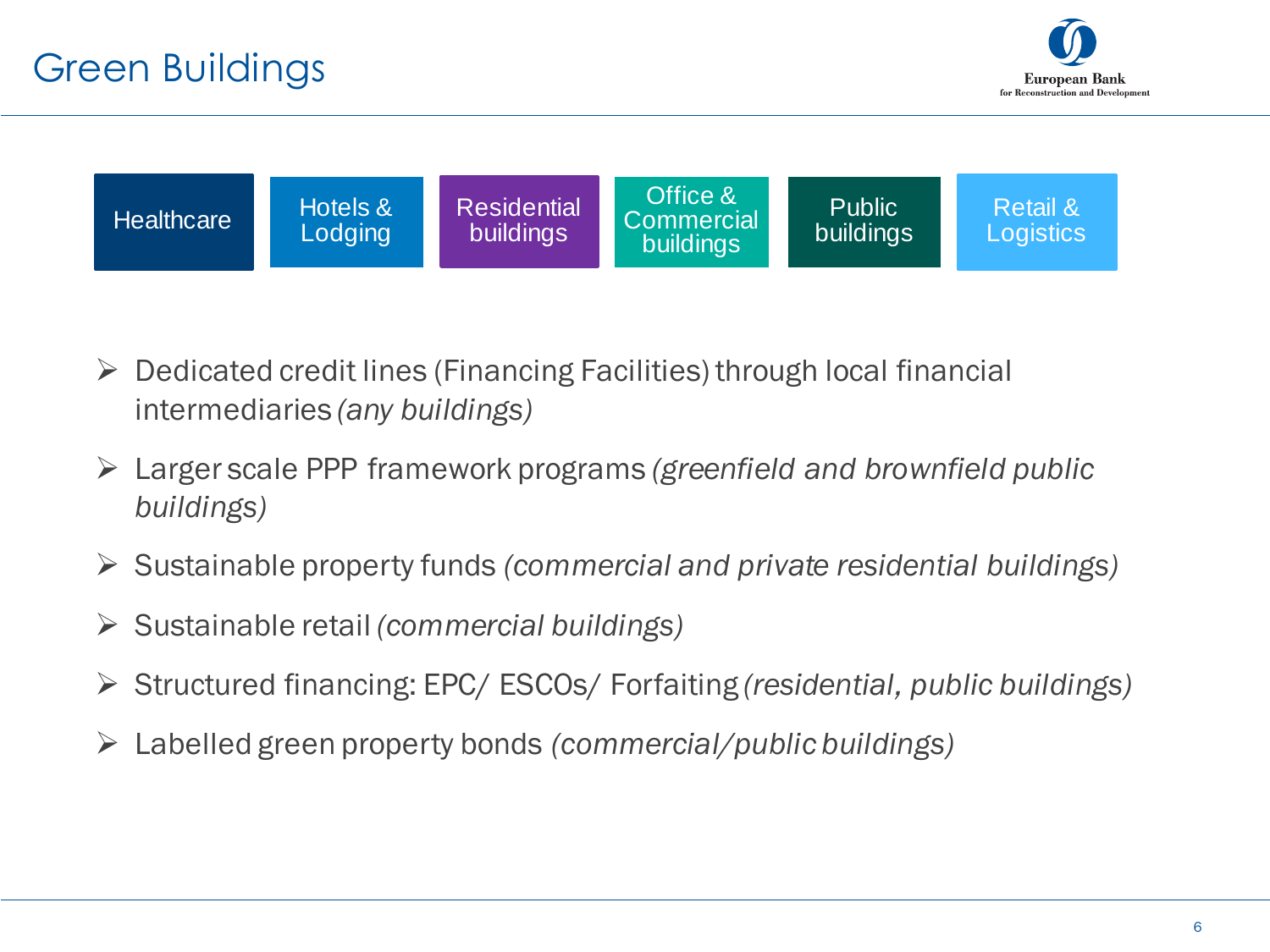### Green Building Requirements





A green buildings provide low operational costs with greater reliability and minimal impact on the environment.

- Efficient use of energy, water and other resources
- Use of building integrated renewable energy (low-carbon energy supply)
- Measures to reduce pollution, waste and enable recycling
- Good quality of indoor environment
- Use of non-toxic, ethical and sustainable materials.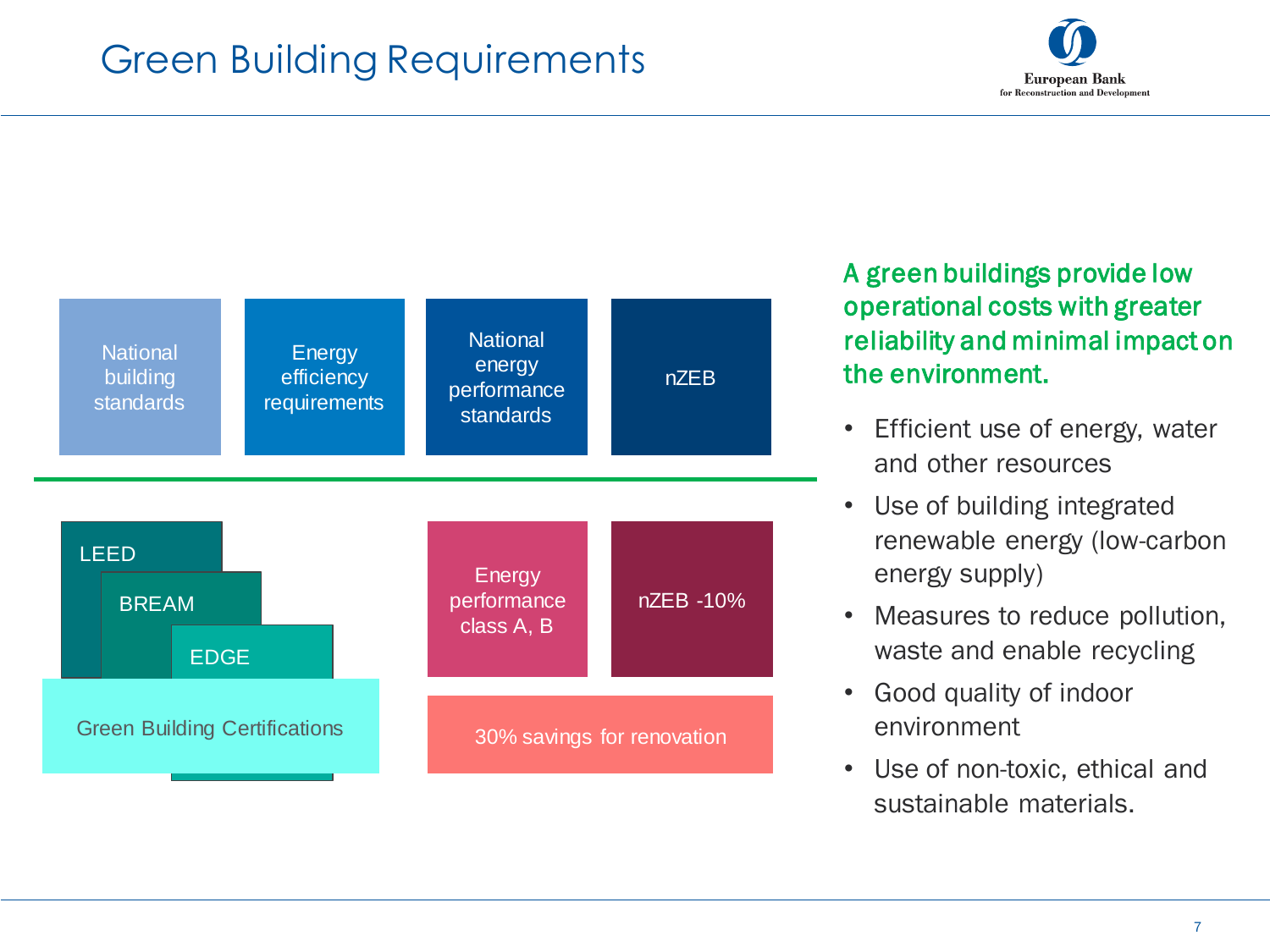



- Various loan sizes and different tenors
- Major foreign currencies as well as local currency
- Different structures: Senior, subordinated, project finance, floating or fixed rates, Bonds
- Applications: Greenfield/Brownfield, CAPEX for expansion or modernization, acquisition, PPPs, etc.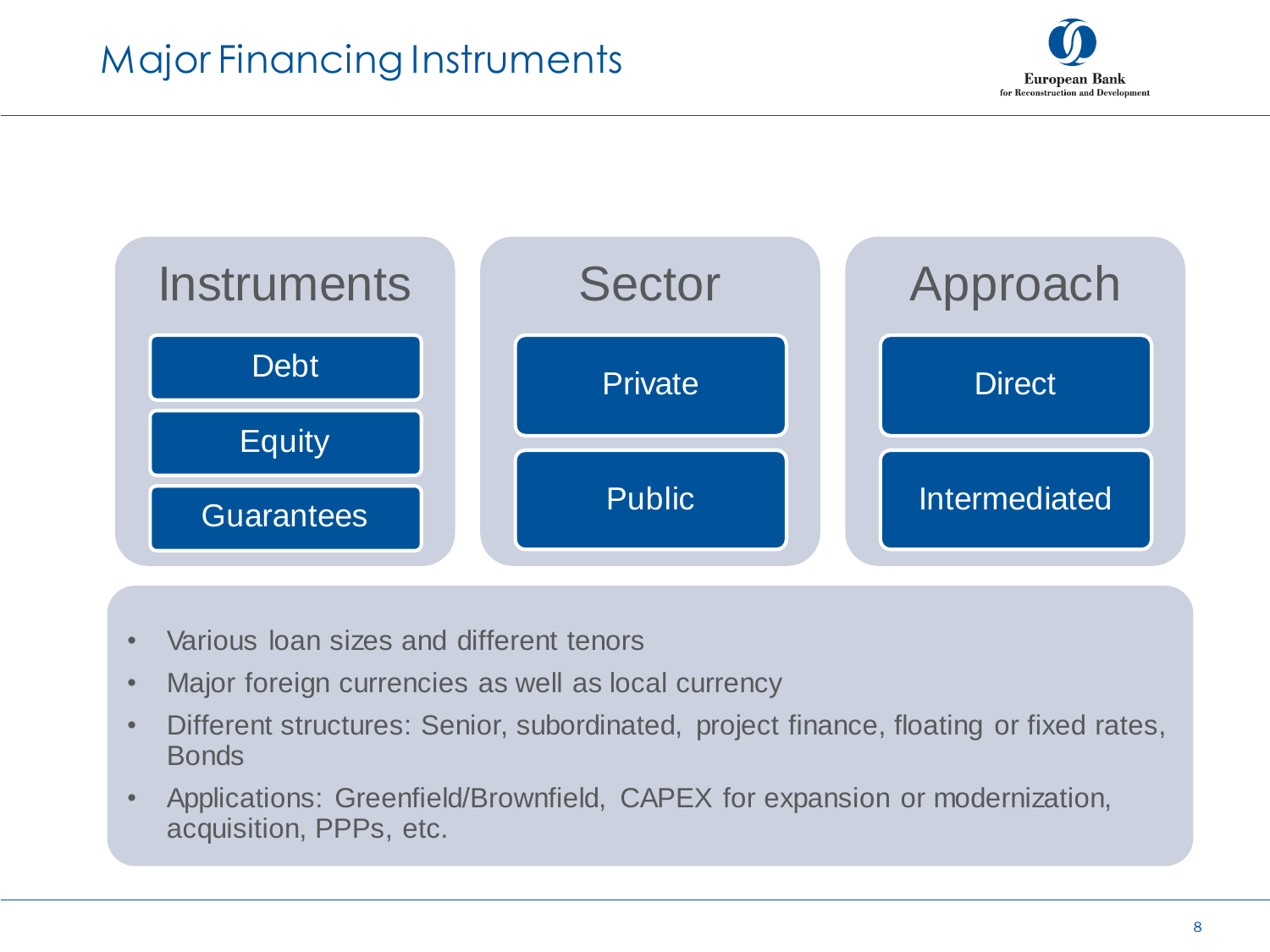

| The following are a number of<br>programmatic approaches to support<br>highly impactful green projects across a<br>variety of economic sectors in the EBRD. |                                                                                       | <b>FINTECC</b>                                                   | Advance climate<br>technology transfer in<br>the corporate sector                                 |
|-------------------------------------------------------------------------------------------------------------------------------------------------------------|---------------------------------------------------------------------------------------|------------------------------------------------------------------|---------------------------------------------------------------------------------------------------|
|                                                                                                                                                             |                                                                                       |                                                                  |                                                                                                   |
| <b>Energy and</b><br><b>Resource</b><br><b>Efficiency</b><br><b>Audits</b>                                                                                  | Identifying resource and<br>cost savings<br>opportunities in<br>companies' operations | Green<br><b>Economy</b><br><b>Financing</b><br><b>Facilities</b> | Green financing via<br>local partner banks and<br>other financial<br>institutions                 |
|                                                                                                                                                             |                                                                                       |                                                                  |                                                                                                   |
| <b>Green Cities</b>                                                                                                                                         | Taking a holistic, long-<br>term approach to urban<br>sustainability                  | <b>NDC Support</b><br>Program                                    | Provide assistance to<br>activities that support<br>the development and<br>implementation of NDCs |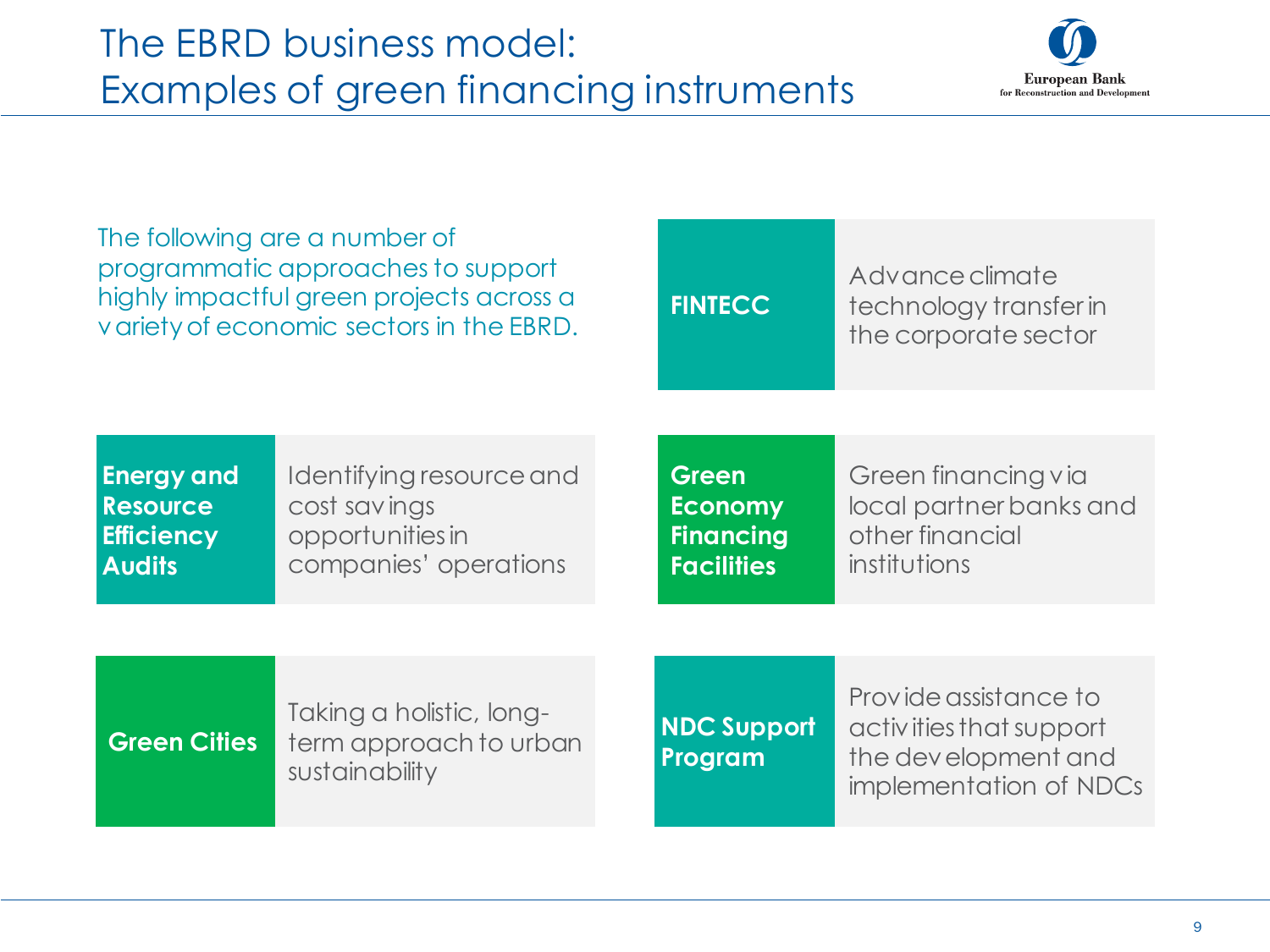# Green Economy Financing Facility (GEFF) Morocco, Tunisia, Egypt, Jordan, Lebanon





- GEFFs are a good example of products that blend both public and private finance.
- Through GEFFs the EBRD extends credit lines to local financial institutions seeking to develop sustainable energy and resource financing as a permanent area of business.
- Local financial institutions on-lend funds to small and medium-sized businesses, corporate and residential borrowers.
- Finance is provided for energy efficiency and smallscale renewable energy, water and waste efficiency projects.
- GEFFs establish project implementation teams who support local financial institutions and their clients.
- GEFFs are effective in reaching a wide range of small and medium-sized business and residential clients.



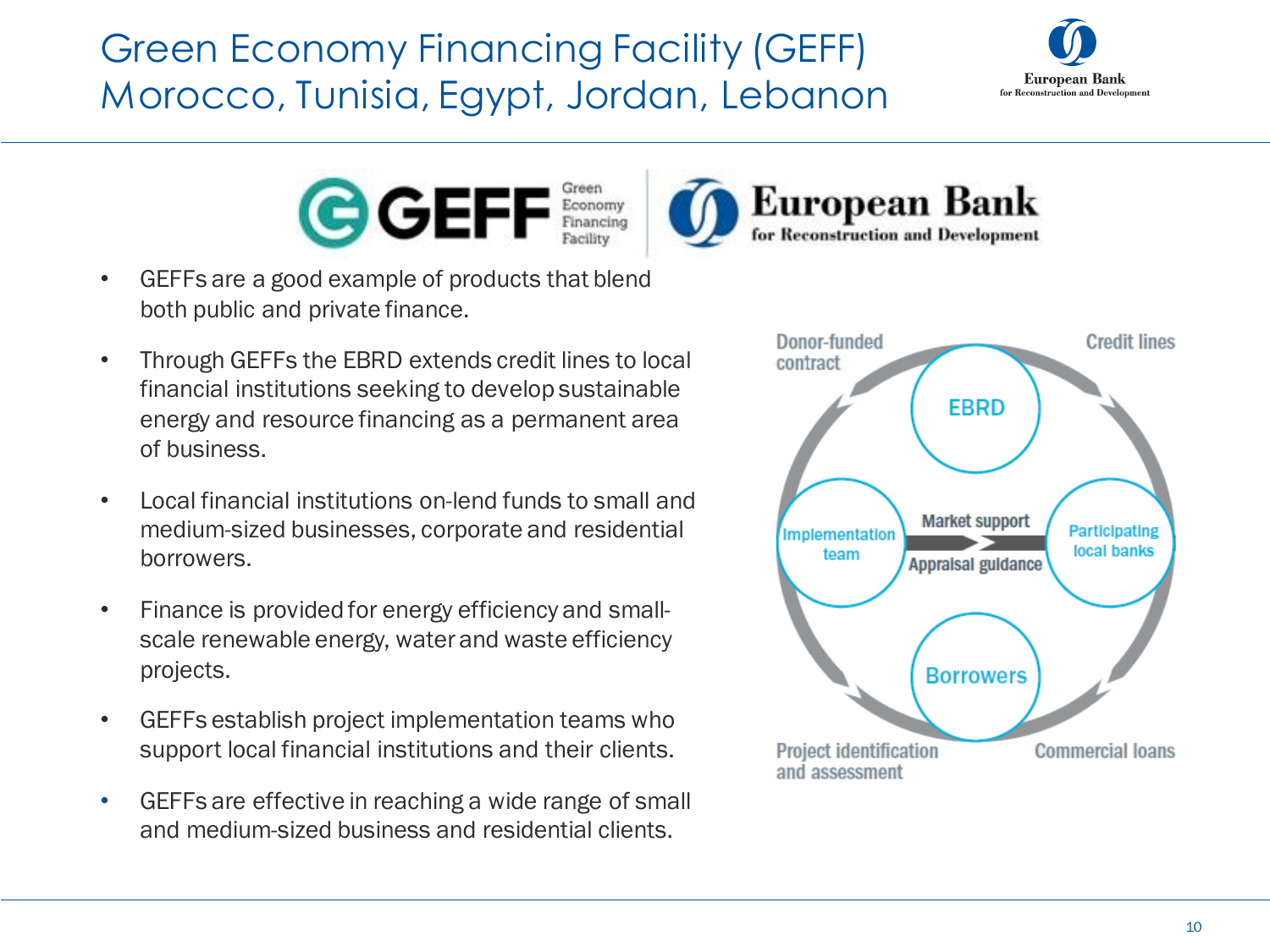## Integrating resource efficiency and climate resilience in buildings in Jordan



#### **CLIENT**

A Jordanian shareholding company, majority owned by a leading private real estate developer in the MENA region, and partially by a state-owned corporation established to drive urban regeneration projects.

### PROJECT

Support for the construction of a retail and entertainment centre as part of the larger Abdali Urban Regeneration Project in Amman. This is the largest mixed-use development undertaken in Jordan.

EBRD involvement contributed with special emphasis on climate resilience and sustainable resource use:

- Energy efficient design: highly efficient heating and cooling system design, use of natural light.
- Materials efficiency: use of GGBS concrete (ground-granulated blast furnace slag, a metallurgical by-product), recyclable polyester roofing;
- Water efficiency: rain water harvesting, grey water recycling.

### INVESTMENT PLAN

| EBRD loan                                        | US\$ 80 million  |
|--------------------------------------------------|------------------|
| of which environmental financing US\$ 52 million |                  |
| Total project value                              | US\$ 319 million |



#### IMPACT OF PROJECT

- Advanced efficiency measures in electrical systems and district heating and cooling design will lead to  $6,000$  tCO<sub>2</sub> emission reductions annually.
- The mix of materials used will result in an overall carbon footprint 10% lower than common practice.
- Water efficiency measures enhance regional resilience to increasing water stress. Water savings amount to 2,400 m<sup>3</sup>/year
- Energy savings amount to 19,200 MWh/year